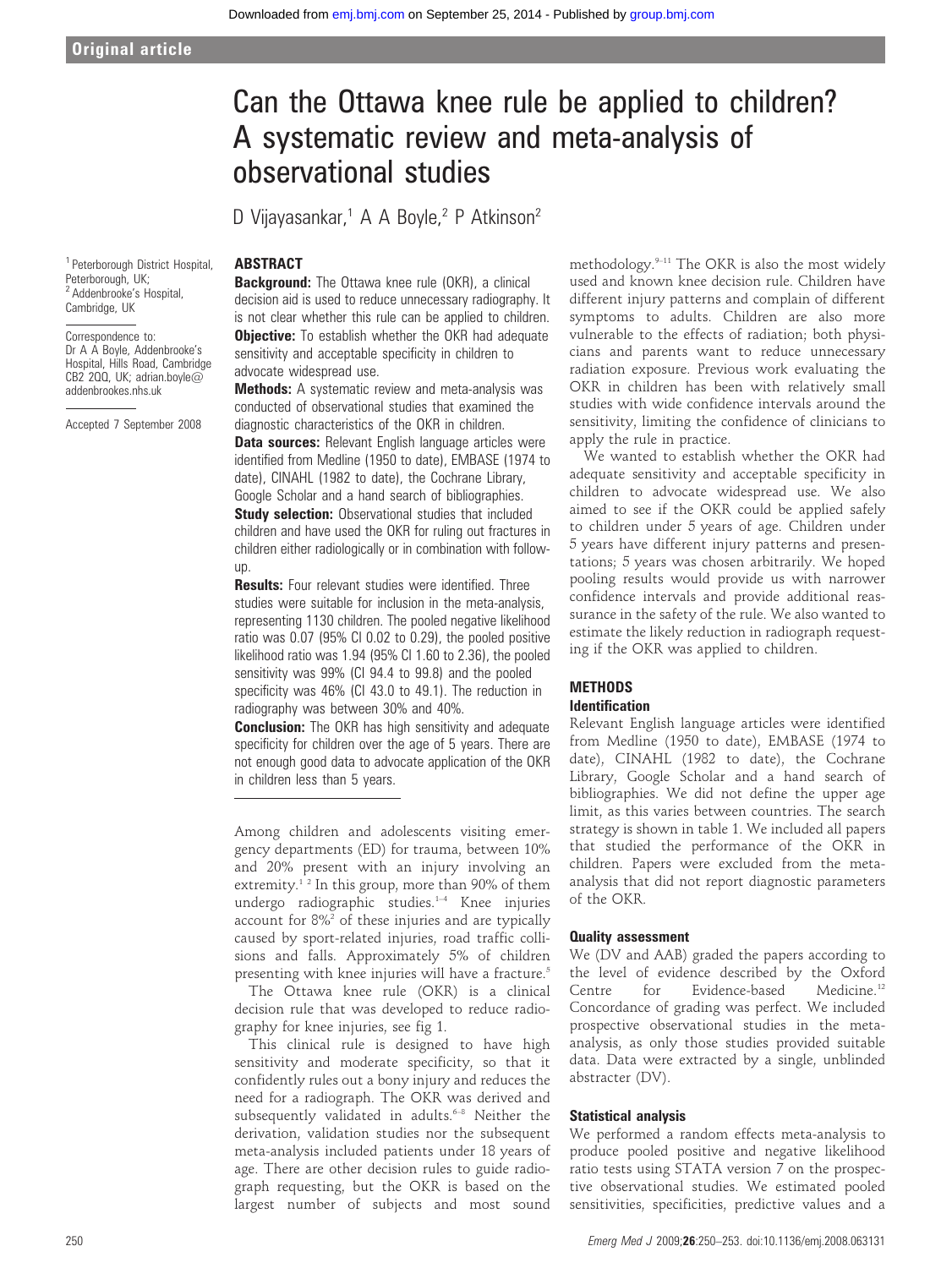

summary receiver operator characteristic (ROC) curve using dr-ROC version 2.1. In the meta-analysis, studies were weighted by their size alone. Two studies had a zero value in their cells and we corrected this by a continuity correction of 0.5 to all values<sup>13</sup><sup>14</sup>

# RESULTS

Four studies were identified. Table 2 shows the evidence level, sensitivity and specificity and negative likelihood ratios of the selected studies. No additional studies were found on Google Scholar, in the Cochrane Library or the hand search. The three level two studies were included in the meta-analysis. We did not include the study by Cohen et  $al, ^{15}$  as the data could not be abstracted in a suitable form for meta-analysis. This represents 1130 children with 98 fractures. All the children in the three prospective studies underwent radiography. One fracture was missed by the OKR, this was an 8-year-old boy who had a fracture of his proximal tibia following a fall.<sup>16</sup> The pooled

negative likelihood ratio was 0.07 (95% CI 0.02 to 0.29), the positive likelihood ratio was 1.94 (95% CI 1.60 to 2.36), the pooled sensitivity was 99% (95% CI 94.4 to 99.8) and the pooled specificity was 46% (95% CI 43.0 to 49.1). Pooled test characteristics are presented in table 3 and pooled likelihood ratios in fig 2 and fig 3.

There was little heterogeneity between the studies with an I2 score of 0.27 and a Cochrane's Q of 2.77 (2 df)  $p = 0.29$ . There was a greater degree of heterogeneity on the estimate of pooled positive likelihood ratio tests, but this is a relatively less important measure for the rule.

We constructed a summary ROC curve, the pooled area under the curve was 0.90 (95% CI 0.74 to 0.97) using a random effects model and 0.92 (95% CI 0.83 to 0.97) using a fixed effects model.

The fixed effects model is probably more valid as there is little heterogeneity between the three studies. Only one study performed a subgroup analysis based on age, 45 children between 2 and 5 years of age.14 Although sensitivity was high,

|   |                                                         | No of references found by database |                        |                               |  |  |
|---|---------------------------------------------------------|------------------------------------|------------------------|-------------------------------|--|--|
|   | Search term                                             | <b>Medline from</b><br>1950        | Embase 1974<br>to date | <b>CINAHL 1982</b><br>to date |  |  |
|   | Knee injuries                                           | 11 316                             | 4010                   | 2102                          |  |  |
| 2 | <b>Rules</b>                                            | 57 594                             | 45 363                 | 14 142                        |  |  |
| 3 | Children or adolescents or infants                      | 2 402 616                          | 842 119                | 164 581                       |  |  |
| 4 | 1 and 2                                                 | 87                                 | 69                     | 97                            |  |  |
| 5 | $3$ and $4$                                             | 29                                 | 13                     | 21                            |  |  |
|   | Total no of references with duplicates excluded         | 51                                 |                        |                               |  |  |
|   | Studies specifically focused on children and the<br>OKR | 4                                  |                        |                               |  |  |

#### Table 1 Search strategy

OKR, Ottawa knee rule.

| Table 2 |  | Diagnostic performance of the OKR in primary studies |  |  |  |  |  |
|---------|--|------------------------------------------------------|--|--|--|--|--|
|---------|--|------------------------------------------------------|--|--|--|--|--|

| Study, year and<br>(no of patients)<br>reference | <b>Quality</b><br>level | True<br>positive | False<br>positive | False<br>negative | True<br>negative | <b>Sensitivity</b><br>$(95% \; \text{Cl})$ | <b>Specificity</b><br>$(95% \; \text{CI})$ | Negative likelihood ratio<br>$(95% \; \text{Cl})$ | <b>Reduction</b><br>in x ray<br>requests<br>(%) |
|--------------------------------------------------|-------------------------|------------------|-------------------|-------------------|------------------|--------------------------------------------|--------------------------------------------|---------------------------------------------------|-------------------------------------------------|
| Khine et al, 2001<br>$(234)^{16}$                | 2 <sub>b</sub>          | 12               | 113               |                   | 108              |                                            | 92.3 (66.1 to 99.3) 48.6 (42.4 to 56.7)    | $0.02$ (0.00 to 0.26)                             | 46.0                                            |
| Bulloch et al,<br>$2003$ $(750)^{14}$            | 2a                      | 70               | 390               | 0                 | 290              | 100 (94.9 to 100)                          | 42.8 (39.1 to 46.5)                        | $0.02$ (0.00 to 0.26)                             | 31.2                                            |
| Moore et al, 2005 2b<br>$(146)^{13}$             |                         | 15               | 54                | 0                 | 77               | 100 (82.3 to 100)                          | 58.7 (50.0 to 67.6)                        | $0.05$ (0.00 to 0.82                              | 53.0                                            |
| Cohen et al,<br>1998, $(254)^{15}$               | 4                       | 12               | $NR^*$            | 0                 | $NR^*$           | 100 (75.8 to 100)                          | 76.4 (70.7 to 81.4)                        | <b>NR</b>                                         | 73.0                                            |

\*These values were not reported in the text. OKR, Ottawa knee rule.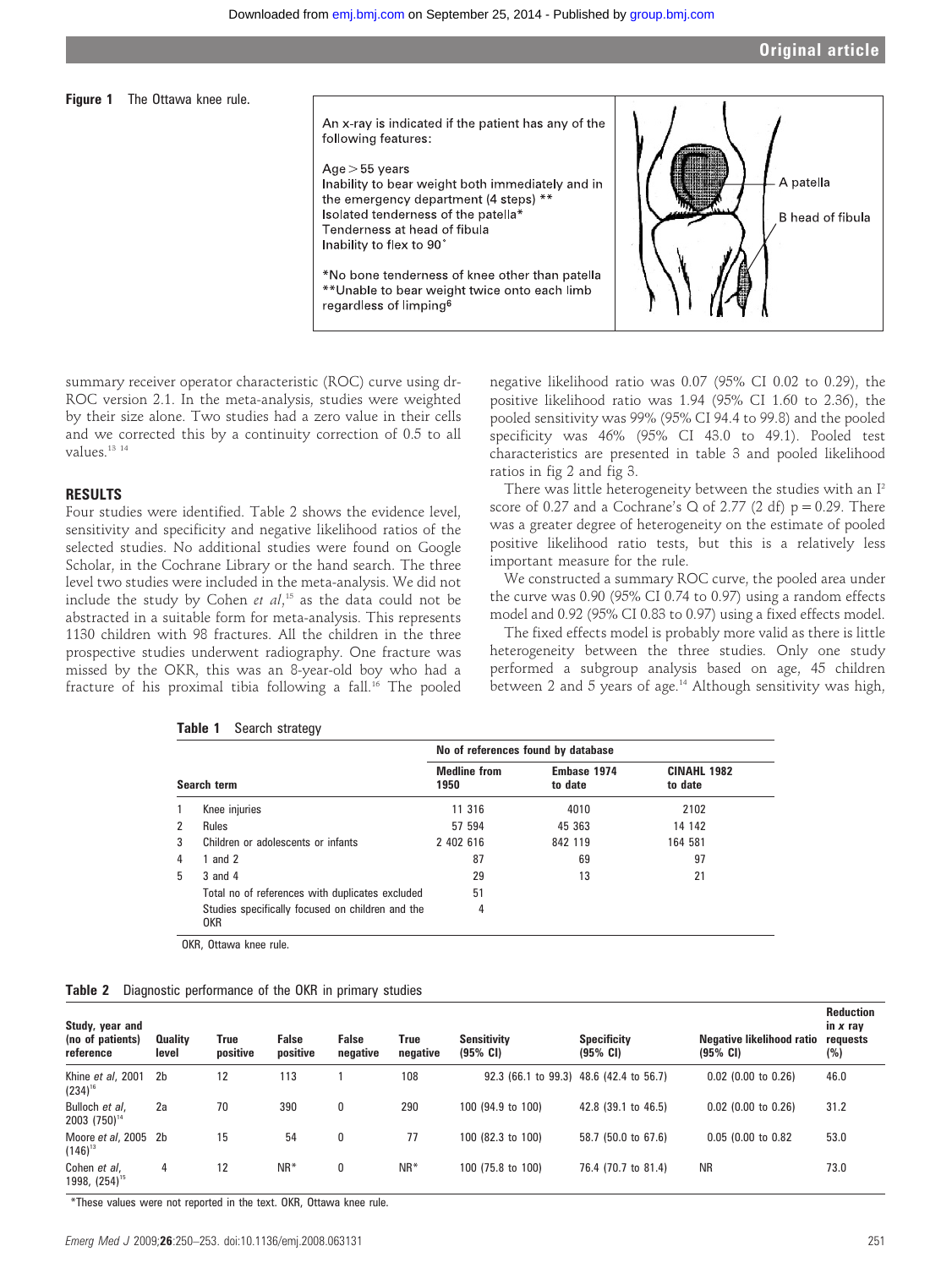Positive predictive

value (95% CI)

# Original article

**Sensitivity** (95% CI)



Table 3 Pooled test values of the OKR

**Specificity** (95% CI)



Prevalence of fracture (95% CI)

Negative predictive

value (95% CI)

**Figure 2** Pooled negative likelihood ratios. Heterogeneity  $\chi^2 = 2.25$ (df = 2)  $p = 0.325$ . Estimate of between-study variance  $\tau^2 = 0.1926$ . Test of relative ratio 1:  $z = 3.64$ ,  $p = 0.000$ .

the confidence intervals were wide, sensitivity 100% (95% CI 47.8 to 100). The other two prospective studies did not present data specifically about children under 5 years.

#### **DISCUSSION**

We have found that the OKR is a sensitive and specific decision rule for children over the age of 5 years. The sensitivity is high enough for this to be used to rule out fractures and have an adequate specificity. There are insufficient good data to advocate application of the OKR in children less than 5 years. Fractures around the knee are relatively rare in the under fives, tibial and femoral fractures are more common. Children under 5 years of age can be harder to assess. Unlike many diagnostic studies, the prospective primary studies all applied the gold standard (radiography) to all the participants. These studies estimate that the reduction in radiography is likely to be approximately 30–40%, depending on local practice. Evidence from adults suggests that the ability of the OKR to reduce x ray requesting is mixed and depends on local practice.17

There are some limitations to our study. There were only three studies suitable for inclusion in the meta-analysis. The quality of these studies was not high, with little blinding. However, the results across all of these studies are consistent. There are always concerns about publication bias in systematic reviews, although the failure of a well-known decision rule would have been very interesting to most journal editors. The definition of ''child'' is arbitrary and covers a wide range of stages in physical development. We did not present an economic evaluation as this has been done previously and comparing across healthcare systems is complex.18 We only searched in English and may have missed relevant papers published in other languages, although we feel this is unlikely. The paucity of studies we had made subgroup and sensitivity analyses impractical.

**Figure 3** Pooled positive likelihood ratios. Heterogeneity  $\chi^2 = 9.46$ (df = 2)  $p = 0.009$ . Estimate of between-study variance  $\tau^2 = 0.0231$ . Test of relative ratio 1:  $z = 6.64$ ,  $p = 0.000$ .

# **CONCLUSION**

The available evidence suggests that the OKR can safely be applied to children over the age of 5 years. There is insufficient evidence to justify the use of the OKR in children less than 5 years.

Funding: This study was funded by the Addenbrooke's Emergency Medicine Ultrasound Fund. The money was used to purchase computer software.

Competing interests: None.

#### **REFERENCES**

- Gallagher SS, Finison K, Guyer B, et al. The incidence of injuries among 87,000 Massachusetts children and adolescents: results of the 1980–81 Statewide Childhood Injury Prevention Program Surveillance System. Am J Public Health 1984;74:1340–7.
- McConnochie KM, Roghmann KJ, Pasternack J, et al. Prediction rules for selective radiographic assessment of extremity injuries in children and adolescents. Pediatrics 1990;86:45–57.
- 3. Gratton MC, Salome JA, WatsonWA. Clinically significant radiograph misinterpretations at an emergency medicine residency program. Ann Emerg Med 1990;19:497–502.
- 4. **Klassen TP,** Ropp L, Sutcliffe T. A randomized, controlled trial of radiograph ordering for extremity trauma in a pediatric emergency department. Ann Emerg Med 1993;18:1524–9.
- 5. **Cohen DM,** Jasser JW, Kean JW, et al. Clinical criteria for using radiography for children with acute knee injuries. Pediatr Emerg Care 1998;14:185-7.
- 6. Stiell IG, Greenberg GH, Wells GA, et al. Derivation of a decision rule for the use of radiography in acute knee injuries. Ann Emerg Med 1995;26:405-12.
- Stiell IG, Greenberg GH, Wells GA, et al. Prospective validation of a decision rule for the use of radiography in acute knee injuries. JAMA 1996;275:611-15.
- 8. **Bachmann LM, Haberzeth S, Steurer J, et al. The accuracy of the Ottawa knee** rule to rule out knee fractures: a systematic review. Ann Intern Med 2004;140:121–4.
- 9. Seabag DC, Jackson R. Clinical decision rule for knee radiographs. Am J Emerg Med 1994;12:541–3.
- 10. **Bauer SJ, Hollander JE, Fuchs SH, Thode HC. A clinical decision rule in the** evaluation of acute knee injuries. J Emerg Med 1995;13:611-15.
- 11. Weber JE, Jackson RE, Peacock WF, et al. Clinical decision rules discriminate between fractures and non fractures in acute isolated knee trauma. Ann Emerg Med 1995;26:429–33.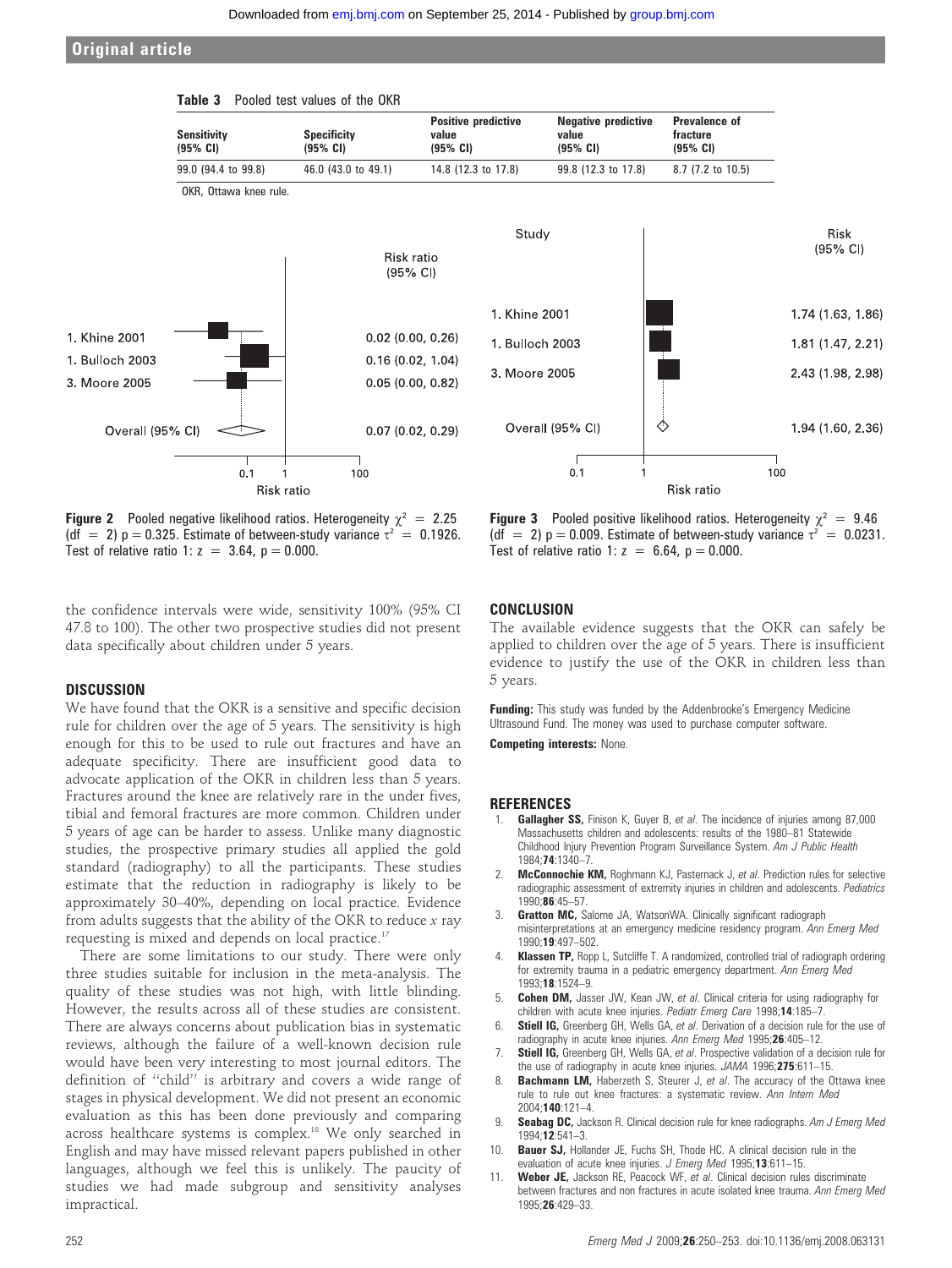Downloaded from [emj.bmj.com](http://emj.bmj.com/) on September 25, 2014 - Published by [group.bmj.com](http://group.bmj.com/)

- 12. Levels of evidence. Oxford: Centre for Evidence-Based Medicine, 2008.
- 13. **Moore BR, Hampers LC, Clark KD. Performance of a decision rule for radiographs of** pediatric knee injuries. J Emerg Med 2005;28:257-61.
- 14. **Bulloch B,** Nito G, Plint A, et al. Validation of the Ottawa knee rule in children: a multicenter study. Ann Emerg Med 2003;42:48–55.
- 15. **Cohen DM,** Jasser JW, Kean JR, et al. Clinical criteria for using radiography for children with acute knee injuries. Pediatr Emerg Care 1998;14:185-7.
- 16. Khine H, Dorfman DH, Avner JR. Applicability of Ottawa knee rule for knee injury in children. Pediatr Emerg Care 2001;17:401-4.
- 17. **Atkinson PR,** Boyle AA, Chisholm EA. X-ray requesting patterns before and after introduction of the Ottawa knee rules in a UK emergency department. Eur J Emerg Med 2004;11:204–7.
- 18. Nichol G, Stiell IG, Wells GA, et al. An economic analysis of the Ottawa knee rule. Ann Emerg Med 1999;34:438-47.

Important news for readers: all EMJ content from 1984 now available online

We have recently released the full online archive of *Emergency Medicine Journal* back to 1984– volume 1, issue 1. All content before 1 January 2006 is FREE online and can be accessed at http:// emj.bmj.com/contents-by-date.0.dtl.

#### Non-subscribers

If you or your institution does not subscribe to EMJ you will have to complete a simple ONE TIME REGISTRATION form to access the content http://journals.bmj.com/cgi/register. Registration will also allow you to take advantage of OTHER FREE SERVICES such as personal folders and custom email alerts. Recent content (after 1 January 2006) is available to subscribers only or on a pay per view basis.

#### Personal subscribers

Individuals will sign in to the journal as normal using their username and password. You can take advantage of the 'Remember me' feature on the site or your browser to sign in automatically. If you have forgotten your password or want to update your details visit http://journals.bmj.com/cgi/ changeuserinfo. If you haven't activated your online access you will need to enter your 6 digit customer number here http://journals.bmj.com/cgi/activate/basic.

#### Institutional customers

Users covered by an institutional subscription may browse the archive as usual without registration; however, you will need to register to use the personal services.